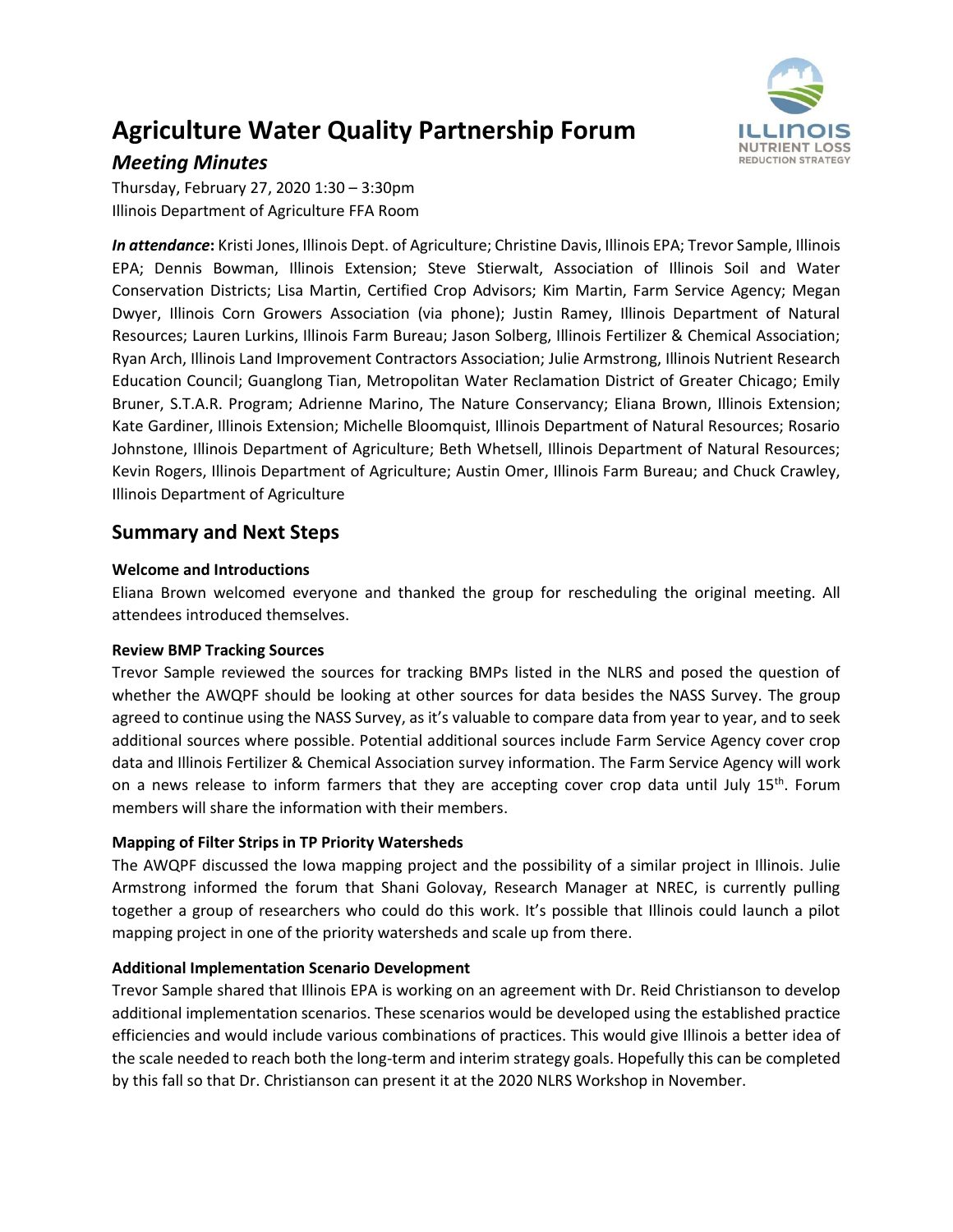#### **Rock River Watershed Nitrate Load**

Trevor Sample showed the increased nitrate load in the Rock River Watershed and opened the floor to the forum. Kevin Rogers, Illinois Department of Agriculture, noted that the watershed has a unique groundwater situation and suggested that irrigation could be linked to the increased loads in that watershed.

#### **Biennial Report Discussion**

While the 2019 Biennial Report was a significantly longer document than the 2017 Biennial Report, the AWQPF members agreed that it was better to include all the information in the report rather than move certain aspects to an appendix. Trevor Sample encouraged members to reach out to him or Eliana Brown if they had any additional comments or concerns.

#### **Partner Updates**

Illinois Department of Agriculture and Illinois EPA engaged with the other states at the Hypoxia Task Force meeting in Washington D.C.

Illinois EPA is also updating the Illinois Nonpoint Source Management Program and is coordinating development of a NLRS presentation for the 2020 AISWCDs Summer Conference in July 2020.

Illinois Fertilizer and Chemical Association is continuing to conduct an ag retailer survey to collect data on fertilizer management practices. They are continuing to investigate options for partnering with a software company that could develop a framework for voluntary collection of fertilizer application data from ag retail facilities.

Illinois Farm Bureau has funded 15 projects in 29 counties this year and will host more field days.

Farm Service Agency will work with their county directors to reinforce the need to collect cover crop data from farmers when reporting their crop acres.

Metropolitan Water Reclamation District produced a Fulton County grass buffers guide, worked with Illinois NREC on nutrient management and biochar research, and is collaborating with Illinois Farm Bureau to host additional field days.

The Illinois Department of Natural Resources is working with Laura Keefer at the Illinois State Water Survey to see if CREP acres are affecting nutrient loads.

The Association of Illinois Soil and Water Conservation Districts is continuing to collaborate with many partners, including USDA – NRCS, and is seeking additional funding to keep up with the increasing demand for the services that the SWCDs provide.

Illinois NREC released their Cover Crop Guide 2.0, hosted an array of researchers and farm influencers at NREC Live on February 13<sup>th</sup>, and will release their 2021 RFP soon.

The delegates at the NACD annual meeting passed a resolution to support S.T.A.R. Program nationally. The Illinois Department of Agriculture is going to require anyone applying for the cost-share program to fill out a S.T.A.R. sheet for FY20.

American Farmland Trust is continuing to work on the cover crop discount program, released the second soil health case study for Illinois, and hired a new employee to assist in the growth of the Illinois Sustainable Ag Partnership.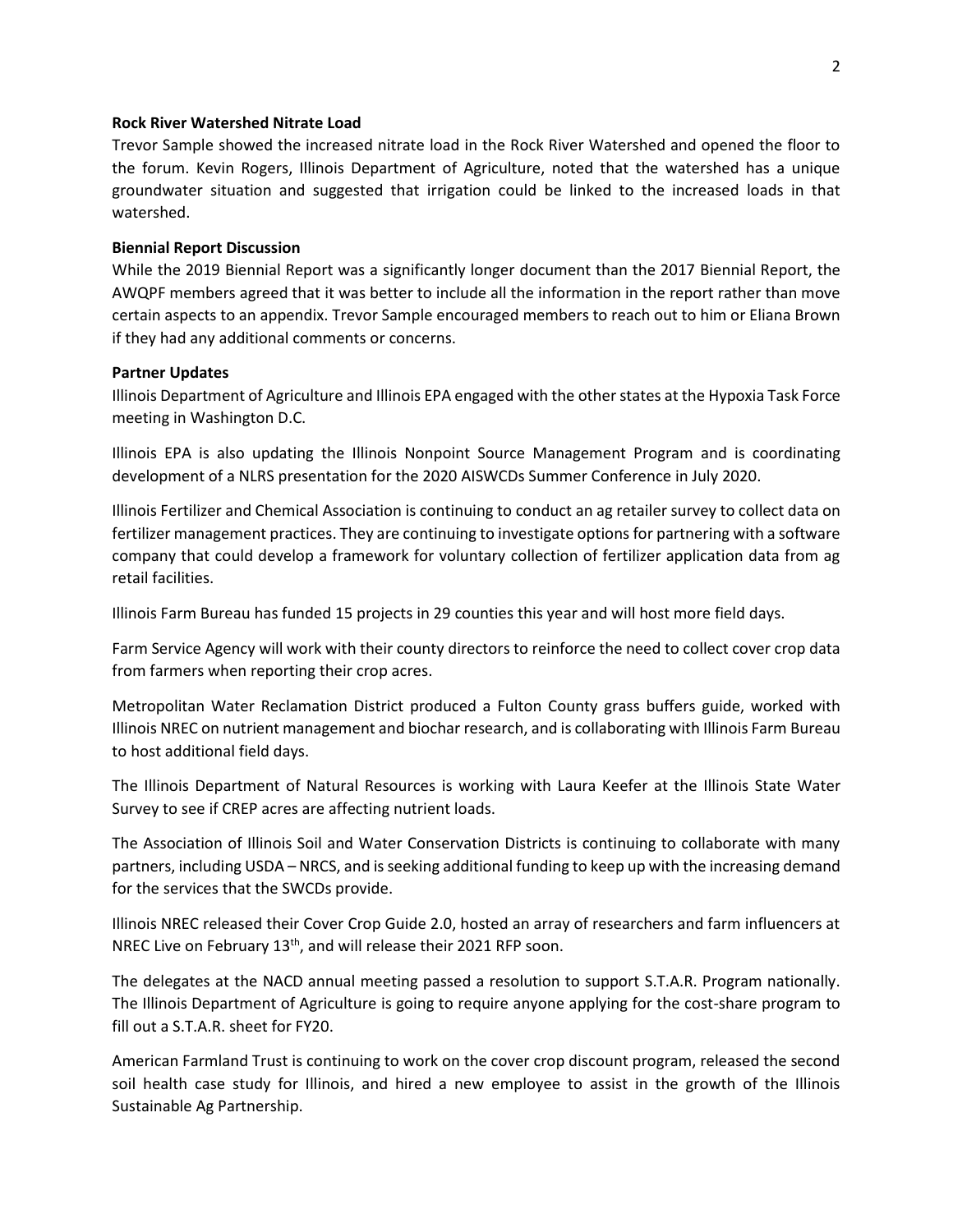Illinois Land Improvement Contractors Association has been focused on edge-of-field practices and will continue to host additional field days.

The Nature Conservancy shared that Soil Health Training is expanding to the Quad Cities area in June, in partnership with Illinois Corn Growers and Illinois Extension.

Illinois Extension is continuing to partner and reach stakeholders via the watershed coordinators, distributed the Illinois NREC Cover Crop guide via the Commercial Agriculture team, hosted a soil and water webinar, and is looking into how to best report their strategy implementation.

Illinois Corn Growers is continuing to develop their Precision Conservation Management program, kicking off a new water quality testing program, hosting a conference in June, and they also received a grant for a promotional blitz on Conservation Habitats, Soil Health, and Nutrient Management tools.

## **Next Steps**

- Kim Martin, FSA, will work on a news release to inform farmers that they are accepting cover crop data until July  $15<sup>th</sup>$ . When ready, forum members will share the information with their members.
- Policy Working Group meeting is Mon. March 9.
- Nutrient Partnership Workshop is Fri. November 6.

# **Full Meeting Minutes**

## **Welcome and Introductions**

Eliana Brown welcomed everyone and thanked the group for rescheduling the original meeting. All attendees introduced themselves.

## **Review BMP Tracking Sources**

Trevor Sample reviewed the sources for tracking BMPs listed in the NLRS and asked if the AWQPF should be looking at other sources for data besides the NASS Survey.

Julie Armstrong: That's what Iowa NREC has been working on. Rather than a survey, it's more of an audit, where people go around collecting that data. They may be willing to share what went on in the backend.

Trevor Sample: There were some new questions in the most recent NASS Survey, so we couldn't compare that data to previous years.

Lauren Lurkins: It was a new survey when we first started and it takes a while for farmers to become familiar with it and have a growing level of acceptance. We should keep long-term collection data and maybe layer new sources on top.

Trevor Sample: It could take years to find a replacement for the Agrible project. We're looking at new ways.

Lauren Lurkins: It's (NASS Survey) an inexpensive and quick way to get a good amount of data. If we get funding to have something that's supported by our agencies, that would be good too.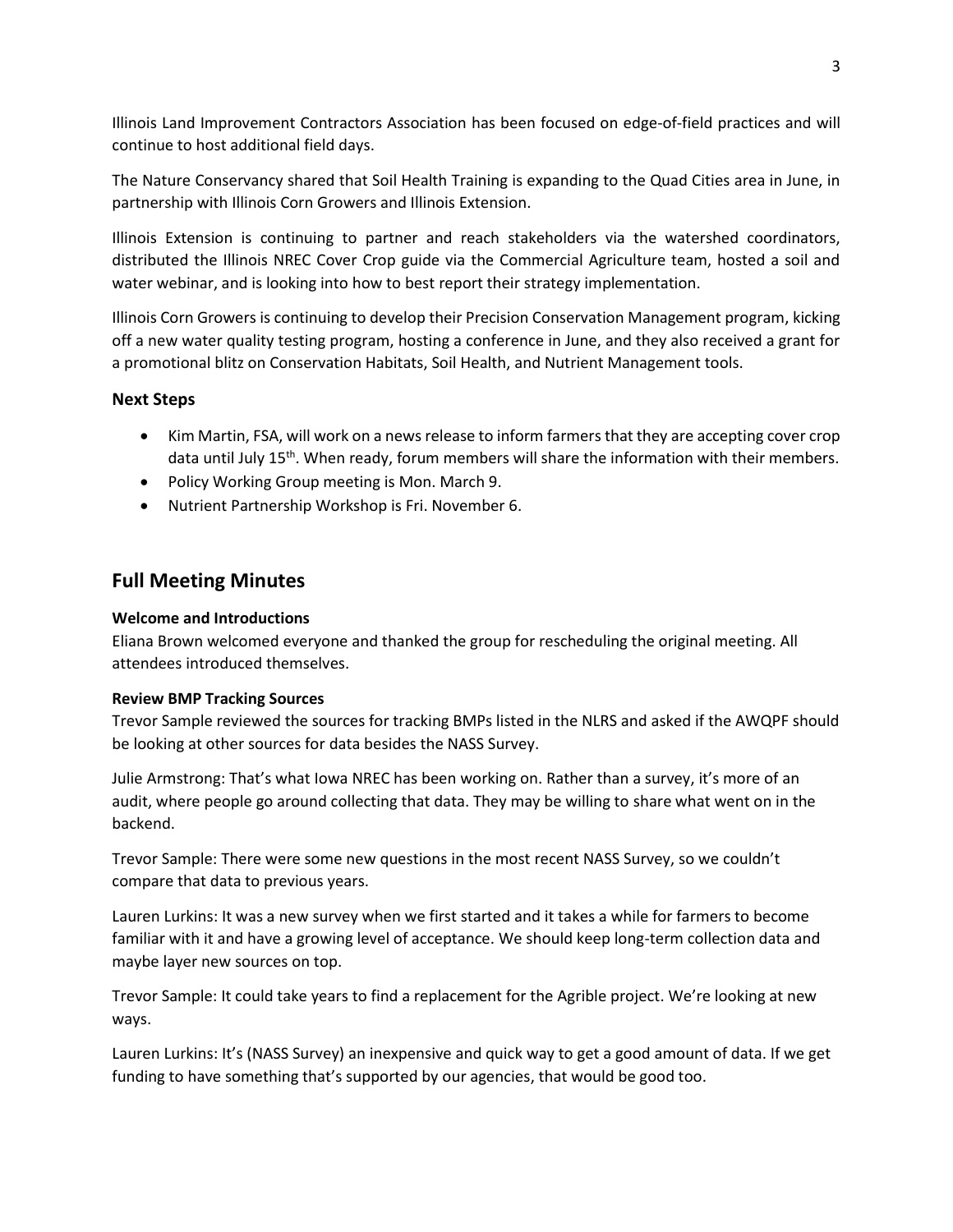Trevor Sample: Inexpensive is good. Let's talk to Kim with FSA because we know the easiest and cheapest way to get cover crop data is through farmer-reported acres.

Kim Martin: We put out generic information about reporting crops and cover crops annually and include what is considered a cover crop. Whether or not farmers read the information is hard to say. We're going to try to enhance that, though we are still required to send it out through our normal channels. Maybe we could have signage in our office as a reminder to provide cover crop data and have information available at the counter in the county offices to remind farmers that we want that information. Our FSA employees are so busy trying to get the commodities reported that cover crops just aren't something we're thinking about. We're hoping there could be a partnership between the producers and the FSA staff. Farmers have until July 15th to report both commodities and cover crops. In years prior, they only had until December to report and they didn't want to make two trips to the office, so oftentimes they just didn't report.

Trevor Sample: I would like to see a media blitz on this from now until July, maybe those here who have newsletters could help get the message out to farmers.

Kim Martin: When we get our information put together, we can forward it to the group.

Trevor Sample: Could you do a news release?

Kim Martin: I'd like to, we have to work with our public affairs staff person on what we're able to put out. We sometimes need to get approval at the national level.

Trevor Sample: Everybody okay with that?

\*Nods\*

#### **Mapping of Filter Strips in TP Priority Watersheds**

Julie mentioned that Shani Golovay, Research Manager at NREC, has worked with Anthony Studer on a USDA grant, and pulled together people from the University of Illinois College of ACES who are working on nutrients. There's also a group at Southern Illinois University who is looking at their capacity to do a similar mapping project. This was a huge project in Iowa. If you haven't seen their mapping project and its outcomes, she can send it to the group. The good news is that the University of Illinois Crop Sciences and Natural Resources and Environmental Sciences departments are on board. It's great to have them working together toward a single goal.

Trevor Sample: I think this is something that everyone agrees it is worth trying, at least in a priority watershed. It tells you what practices are there and what is not, letting us know what we could put there.

Julie Armstrong: That's what Shani has talked about too – a pilot in a priority watershed – and determining what resources are needed in that watershed. Then we can scale it up.

Lauren Lurkins: What would be NREC's involvement? Would NREC fund it?

Julie Armstrong: It would make sense for the project to come through our RFP process. It's not listed as a priority in this current RFP, but it could be listed in the next one and could come to the NREC Council as a special request.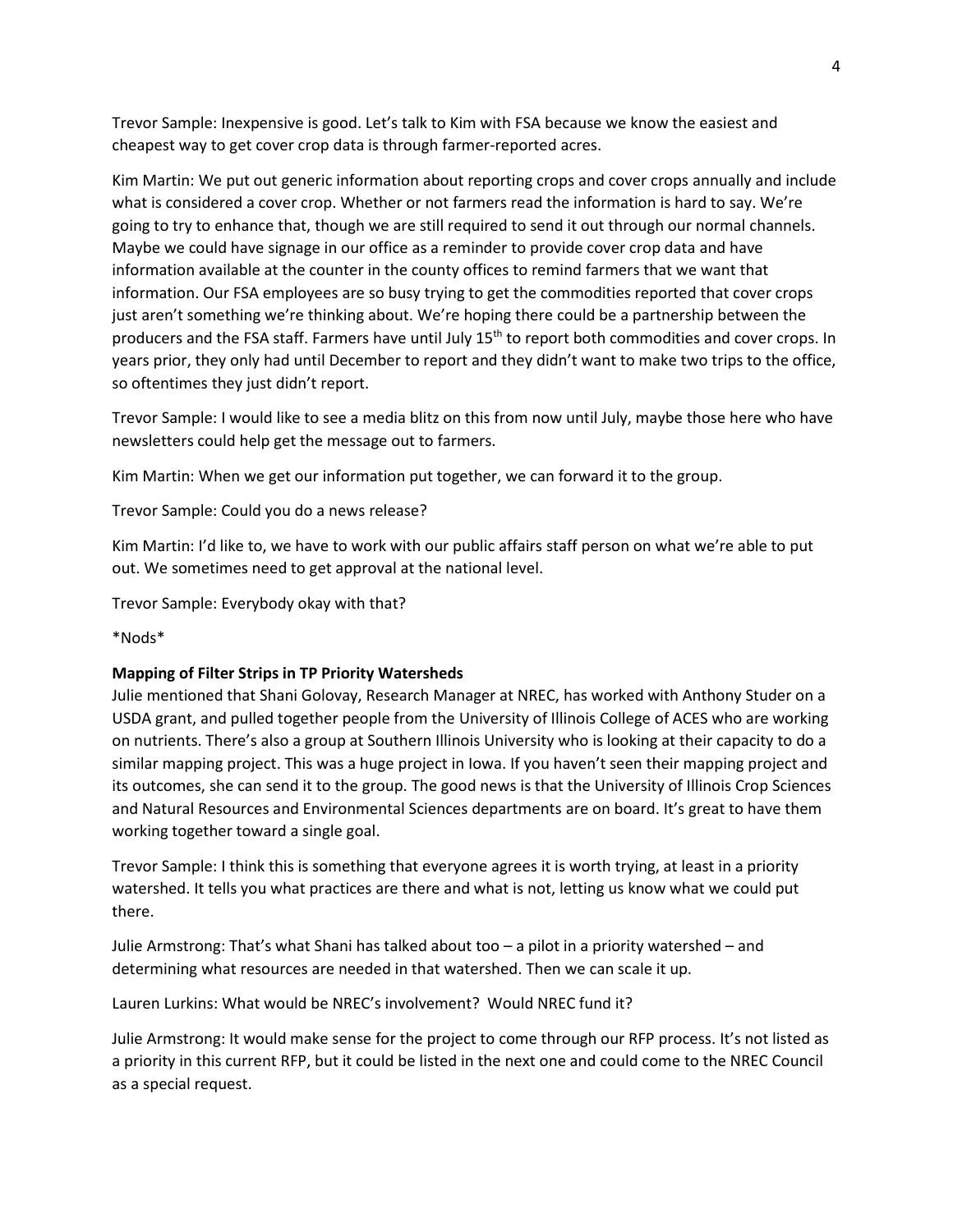#### **Additional Implementation Scenario Development**

Trevor Sample: I brought this up at the Policy Working Group meeting in December. Illinois EPA is going to have an agreement with Dr. Reid Christianson to develop additional implementation scenarios with different combinations of practices, so that we can have more information and graphs in the Adaptive Management chapter of the report. This would give us an idea of the scale needed to reach both the long-term and interim goals. My goal is for him to complete this by the fall so that he can present it at the 2020 NLRS Workshop on November 6. He would be using the established BMP performance efficiencies, could potentially update costs, and said he would develop six or nine different scenarios, with about half focusing on meeting the interim goals.

Steve Stierwalt: Would it be useful to talk about what kind of scenarios would be the most beneficial for a particular area? Like what would be most beneficial for the tile-drained areas or the phosphorus areas?

Trevor Sample: I can talk to him about it. We hadn't talked about that specifically. We're trying not to be prescriptive. Except for cover crops and tillage, the practices for those areas are mutually exclusive and we need to know statewide what those numbers look like.

Steve Stierwalt: It could be useful for the SWCDs and maybe local farmers. It's hard to tell how statewide practice goals affect individuals. But if you have examples on how it could be met in a particular area, it could make it easier to know what to do.

Trevor Sample: The scale of implementation is so large that it could be difficult to tell. I can talk to Reid.

Emily Bruner: I've been looking at metrics we could use consistently for calculating load reductions and have been playing around with numbers from the science assessment. It would be helpful to have some numbers by county.

Trevor Sample: It could be helpful for local goals.

Emily Bruner: There might be room somewhere in the Biennial Report for a mixture of statewide and local goals.

Trevor Sample: And that goes back to BMP performance – different BMPs perform better in certain areas. Eventually, we'd like to get regional performance for BMPs, we're just not there yet. We encourage local watershed planning and implementation.

Lauren Lurkins: When Reid is doing his work, is he looking at the science from the original science assessment? There were some assumptions built into that. Some scientists who look at it now wonder what the numbers are based on.

Trevor Sample: It goes back to BMP performance. Reid is going to use the same numbers because we haven't had anyone suggest different BMP performance numbers. I want to talk about the assumptions of how the practices themselves were written. There may be some practices that we want to include and others we want to eliminate. It depends on how we want to look at some of these practices. We can make strategy goals a bit more implementable and easier to track by acres. Some of the practices are currently difficult to track.

Julie Armstrong: This is separate from the process of reviewing the practices?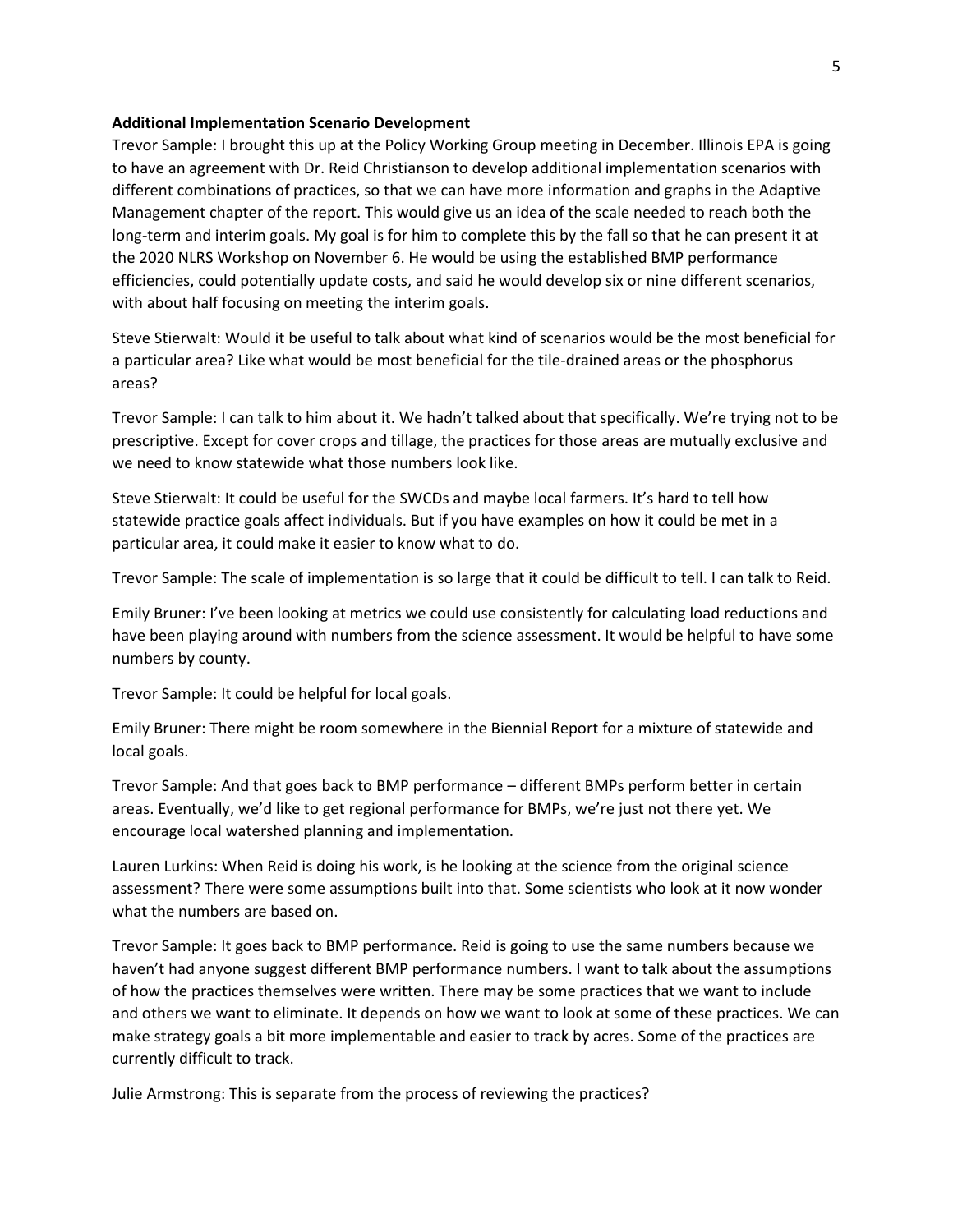Trevor Sample: Yes.

Julie Armstrong: The science has to be submitted by December of this year?

Trevor Sample: Yes.

Julie Armstrong: Shani is working on saturated buffers and WASCOBs, since those are not in the strategy. So that review process is happening, just not as part of this work?

Trevor Sample: Right, a few people at the 2019 Illinois NLRS Partnership Conference said we need to be looking at additional scenarios.

Julie Armstrong: So Reid is going to use the current removal rates in the NLRS, but there is potential for those numbers to be updated?

Trevor Sample: Right. I think there could be some small tweaks. That's why we have a system where we can update the strategy when we need to update it.

Lauren Lurkins: We took what we had at the time for the purpose of creating a strategy and now we're using it for lots of different purposes. It makes sense for someone to take a fresh look at it.

Trevor Sample: Are there any practices the AWQPF would like to remove or not include it the implementation scenarios?

\*No response\*

#### **Rock River Watershed Nitrate Load**

Trevor Sample: The updated science assessment showed an increase in nitrate load for 2013-17 in the Rock River watershed. It also experienced an increase in water flow. We brought it up at the NREC Live event in February and perhaps we will have some studies.

Kevin Rogers: The watershed covers a unique groundwater environment up there. It ranges from deep bedrock aquifers to shallow, sandy aquifers. What I would propose is that BMPs include some of the groundwater issues up there and measure impact on the Lower Rock and what kind of practices they use for fertigation or fertilizers. In the lower part of the Rock basin, it's shallow and different than the upper basin, where it's deeper. The distance is quite a bit different in the north and south watershed. There's a hydrogeological difference, so the practices will be different. In the northern part, everything would go to the river. In the southern part, that's not so sure. There needs to be additional monitoring or additional sampling where the Green River comes in.

Trevor Sample: There are probably some additional ambient monitoring stations we could look at.

Kevin Rogers: Everything from Byron to Streator is different.

Trevor Sample: We have plenty of data that McIsaac used. What's changed in the last five years? Dramatic agriculture practices or more tiling?

Kevin Rogers: There is a center pivot irrigation system in the south that might have an impact, if the direction of flow to the river has changed or how they fertilize those fields.

Eliana Brown: How long have you been monitoring that?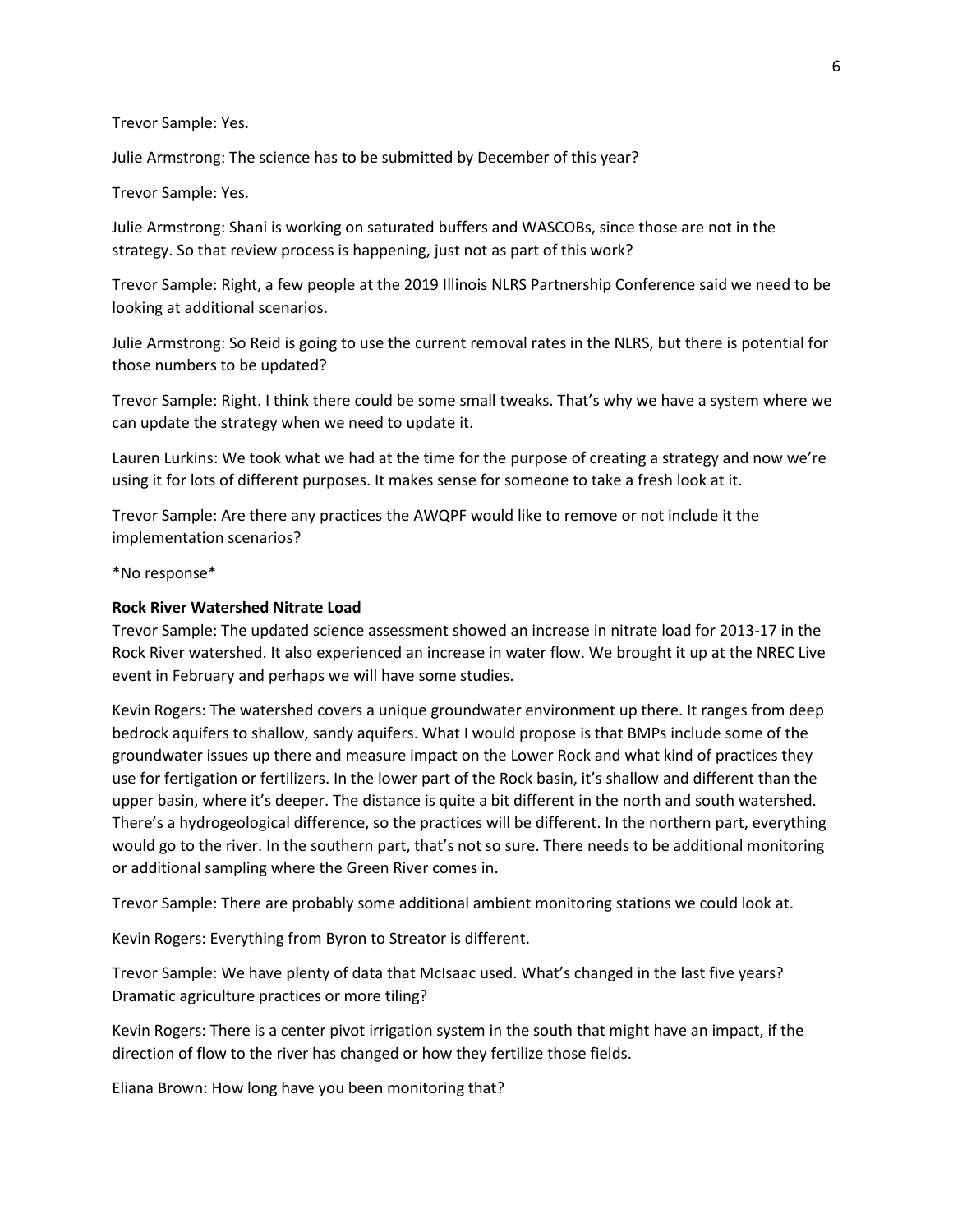Kevin Rogers: We've had wells there for about 20 years. The irrigation system should have an impact on that river.

Lauren Lurkins: I think back on the first nutrient strategy. I think Warren [Goetsch] and Dennis McKenna put together a chapter on groundwater implications. We've been more focused on the surface water.

Trevor Sample: When it comes to practices, I'd need some education on what affects groundwater instead of just surface water.

Kevin Rogers: The irrigation.

Trevor Sample: We have priority watersheds that are high in nitrogen that don't have irrigation in the whole watershed. If we look statewide the amount irrigated is small compared to the rest of the state. If that's an issue in the Rock that we need to look at, let me know.

Kevin Rogers: It's an issue in the Rock and it's an issue in Illinois.

## **Biennial Report Discussion**

Trevor Sample: The 2019 Biennial Report is a much larger report than the one released in 2017. We put a lot of work into these reports and want them to be useful. In both reports, the agriculture chapter is the longest chapter. Do we want to leave it alone and not worry about size, or shorten it somehow? We just want your feedback for next year's report.

Steve Stierwalt: I wasn't around when this started. Was there a discussion of what the goal was for reporting? Is it just the idea of reporting numbers as we see them, or what is the goal?

Trevor Sample: We said that every two years, we would put out a Biennial Report. We can go back to that.

Steve Stierwalt: I'm not dissatisfied with the report at all. When we try to make it better, we just need to think about what we're trying to do.

Trevor Sample: For reporting, we try to follow the logic model. We report on progress and have turned the Biennial Reports into a way to update the NLRS as we go.

Julie Armstrong: Going back to the way Iowa reports, we're still in that phase of changing behavior then making changes on the land. If there's ever a question of what agriculture is doing, the agriculture chapter is the place to look. And the agricultural sector is doing a lot.

Trevor Sample: That's why it's the biggest chapter.

Lauren Lurkins: Iowa does annual reporting on implementation activities. I think we're meeting the guidelines on how to report. It's going to be hard for someone not following this issue to understand what it means. It's important to show everyone that activity is happening. The page number isn't a concern for me.

Trevor Sample: I'm not looking to not report on anything, just a question of whether some information should be put in an appendix. But if I'm hearing that everyone's happy with how it is, we'll keep it the same for the next report. I'm so glad that you all made it here today, thank you all for coming and helping with this issue. There are some states that have tens of millions of dollars to spend on their nutrient strategies and they're still trying to figure it out, so I thank you all.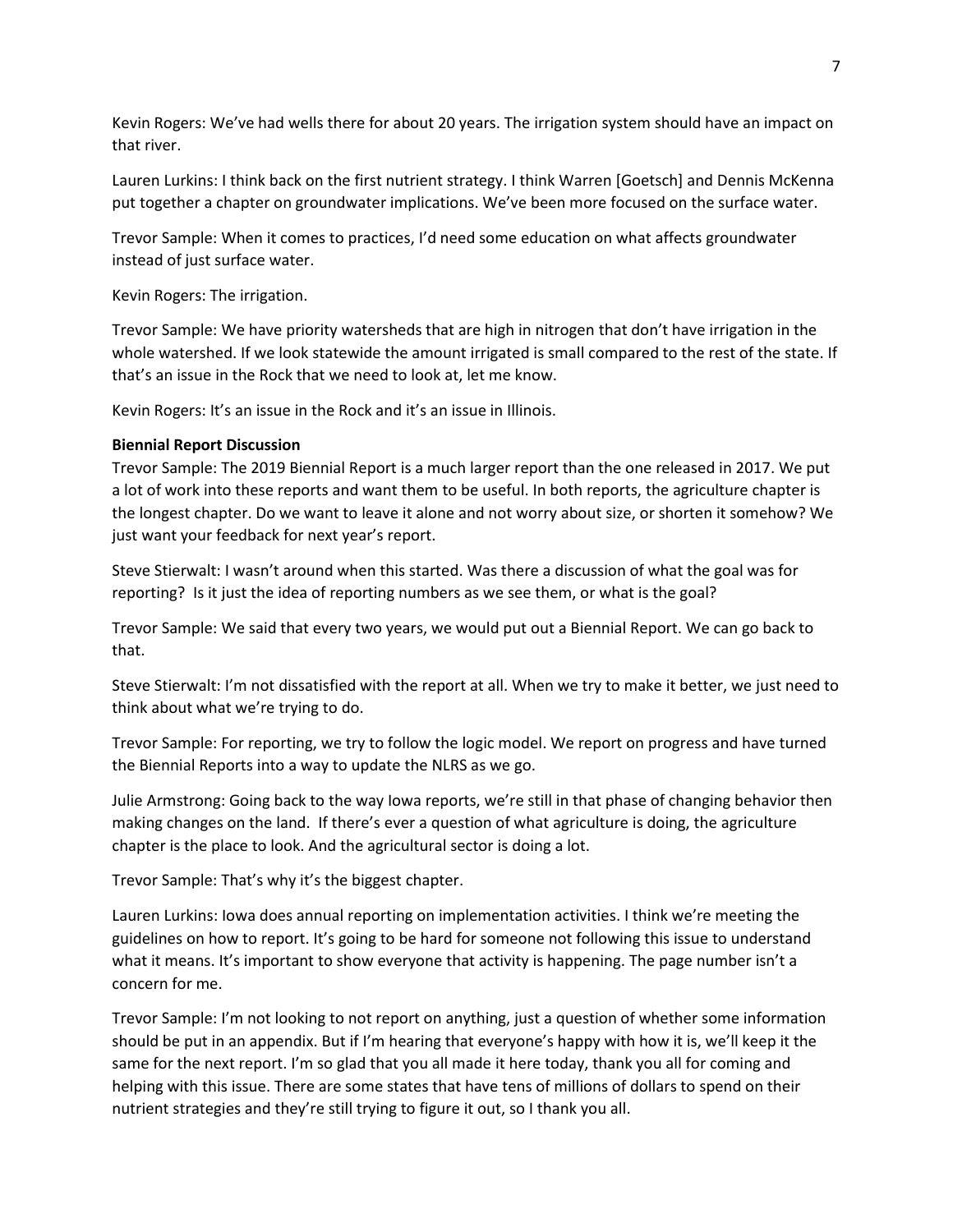Eliana Brown: Is there a reason to put the partner updates at the beginning of the chapter to put greater focus on it?

#### \*not reason to change\*

Trevor Sample: Are there any other comments on the Biennial Report?

Lauren Lurkins: Good job!

Eliana Brown, Trevor Sample: It's a group effort, we couldn't do it without all your help.

#### **Partner Updates and Next Steps**

Kristi Jones, Illinois Dept. of Agriculture: Trevor and I were at the Hypoxia Task Force meeting. It was quick to hear 10 minutes from each state and we spent a lot of time breaking down into committees. I'm working with Marcia Willhite from Wisconsin on a research committee. We look at the numbers states have and it seems like they're in similar positions. Some groups want to look at legacy phosphorus and it may be important to catalogue research. Our group meets for the first time in the next couple weeks, so I'll update everyone on that. Chris, Trevor, Brian Rennecker, and I are meeting with our counterparts in Iowa.

Trevor Sample, Illinois EPA: I'm going to work with federal agencies and other states to address water quality monitoring issues. Each state had about 10 minutes to share their updates. I was blown away by some of the resources these states have for their efforts. After the Baton Rouge meeting last May, the feds asked the states to tell them what they needed help with. Iowa took the lead in preparing a letter detailing state's needs and the feds split us up into committees to work on it. Kentucky is in a similar situation we are with losing state funding for super gages. I talked about the watershed coordinators and podcasts, which the other states were interested in.

Jason Solberg, Illinois Fertilizer & Chemical Association: In an ideal world, we'd still be working with Agrible. We're not going to stop looking for a replacement because we want to create a platform to get the information directly from the retailers. Jean gave a presentation on the fall 2018 survey results. Since then, we've completed a spring 2019 survey and we are sending out a fall 2019 survey soon. Until we find another entity to replace Agrible, we will continue sending out our surveys. We want to contribute as much as we can.

Lauren Lurkins, Illinois Farm Bureau: We tuned into the webinar on the Hypoxia Task Force, we thought you guys did a great job. I think it's important that we have leadership from our state agencies. We added Austin Omer and we have a lot of good ideas, but that does mean more work for us. We decide what gets funded at the state office and we always have more requests than we can fund. This year, we were able to go up to \$150,000. Look out for more information on field days. We have 15 projects in 29 counties. We've also heard from a lot of our farmers and they are weighing in on what NREC should research.

Kim Martin, Farm Service Agency: We will be working on collecting cover crop information.

Guanglong Tian, Metropolitan Water Reclamation District of Greater Chicago: We made a guide with Illinois Extension Crop Sciences. We measured the effectiveness of perennial grass buffers in Fulton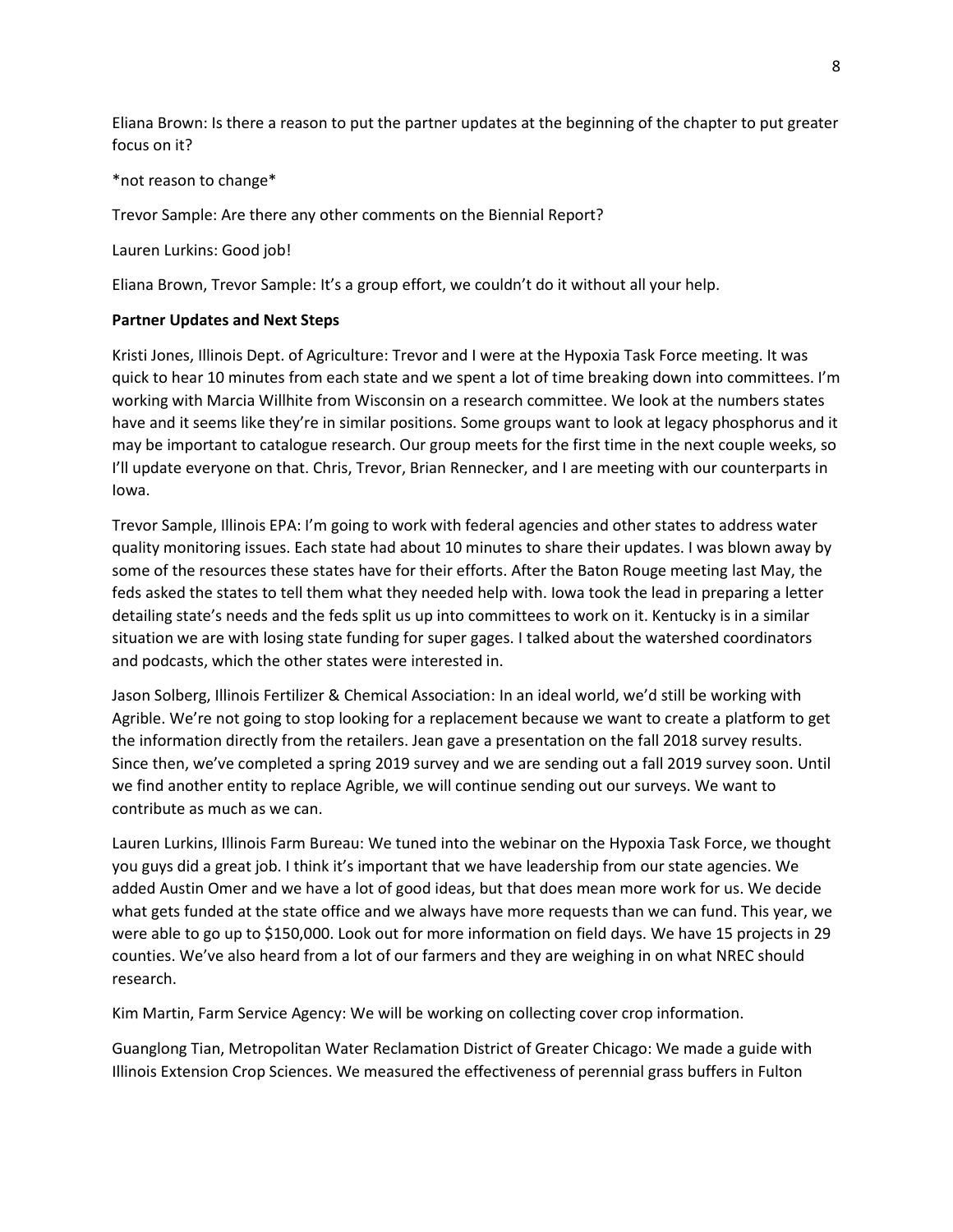County and did a watershed comparison. We continue to work with the Farm Bureau and look forward to more field days this year. Continue the NREC project and biochars.

Justin Ramey, Illinois Dept. of Natural Resources: I am the new representative from the Illinois DNR and am working closely with FSA on CREP. The Illinois DNR is finally fully staffed. Michelle Bloomquist started in May and I started in September. We're working on making some fundamental changes to the program with 15 year easements with the potential to extend. We would remove the 35 year option and are looking to reduce the size of the tracts to 10 acres to attract smaller landowners. We're also working with Laura Keefer and her group at the Illinois State Water Survey to see if our CREP acres are affecting nutrient loads.

Steve Stierwalt, Association of Illinois Soil and Water Conservation Districts: Our main partner is NRCS and they have a hard cap on the number of employees they can have across the state. The way EQIP and CSP work is that the money is attached to the program, so they have more money to spend than they have staff to get these things out the door. Our goal has been to increase our technical capabilities so that we can take some of load that they're unable to get to due to understaffing. There are so many great efforts that are represented here today and many will partner with a local SWCD. There is increasing demand for the services that we provide, so we are asking for an increase in funding so that we can increase our technical capabilities.

Julie Armstrong, Illinois Nutrient Research and Education Council: We put out an updated cover crop guide, which came out last fall. It has been well received and we have sent out over 7,500 copies, many of which went to SWCDs, county farm bureaus, and Extension offices. The biggest focus was our February 13<sup>th</sup> NREC Live event. We had over 120 people in attendance. There were several 30 minute presentations, which are available on our YouTube channel. In addition, we had a poster contest with almost 30 students from the University of Illinois, Southern Illinois University, and Purdue. We developed our 2021 RFP and the biggest difference from last year is that we are looking to get into the next level of research. We are looking into the causes of increased loads in the Rock River Watershed and Illinois River watershed. Look for that, it'll go out on our website and other distribution channels.

Emily Bruner, S.T.A.R. Program: At the recent annual conference, there was an initiative to pass S.T.A.R. nationally. To date, we have 64 counties enrolled in Illinois, 3-4 additional Illinois counties nearly enrolled, and a few in Indiana as well. The Department of Agriculture is going to require anyone applying for the cost-share program to fill out a S.T.A.R. sheet for FY20. This is the first year that the program will move from reporting to documenting metrics to get a baseline.

Emily Bruner, American Farmland Trust (on behalf of Kris Reynolds): American Farmland Trust is continuing to work with the cover crop discount program and are excited about the partners and engagement around that program. We just got news from NRCS that they will have additional funds as well. At the national level, AFT has been doing soil health case studies and as of this week, we just released the second one for Illinois. AFT recently hired a new employee, who is splitting her time helping to grow the Illinois Sustainable Ag Partnership. Emily will share the S.T.A.R. Program sheet with the partners so that they can familiarize their farmers with it.

Ryan Arch, Illinois Land Improvement Contractors Association: Illinois LICA had a busy year with a focus on edge-of-field practices and water quality. We will have more field days this year as well.